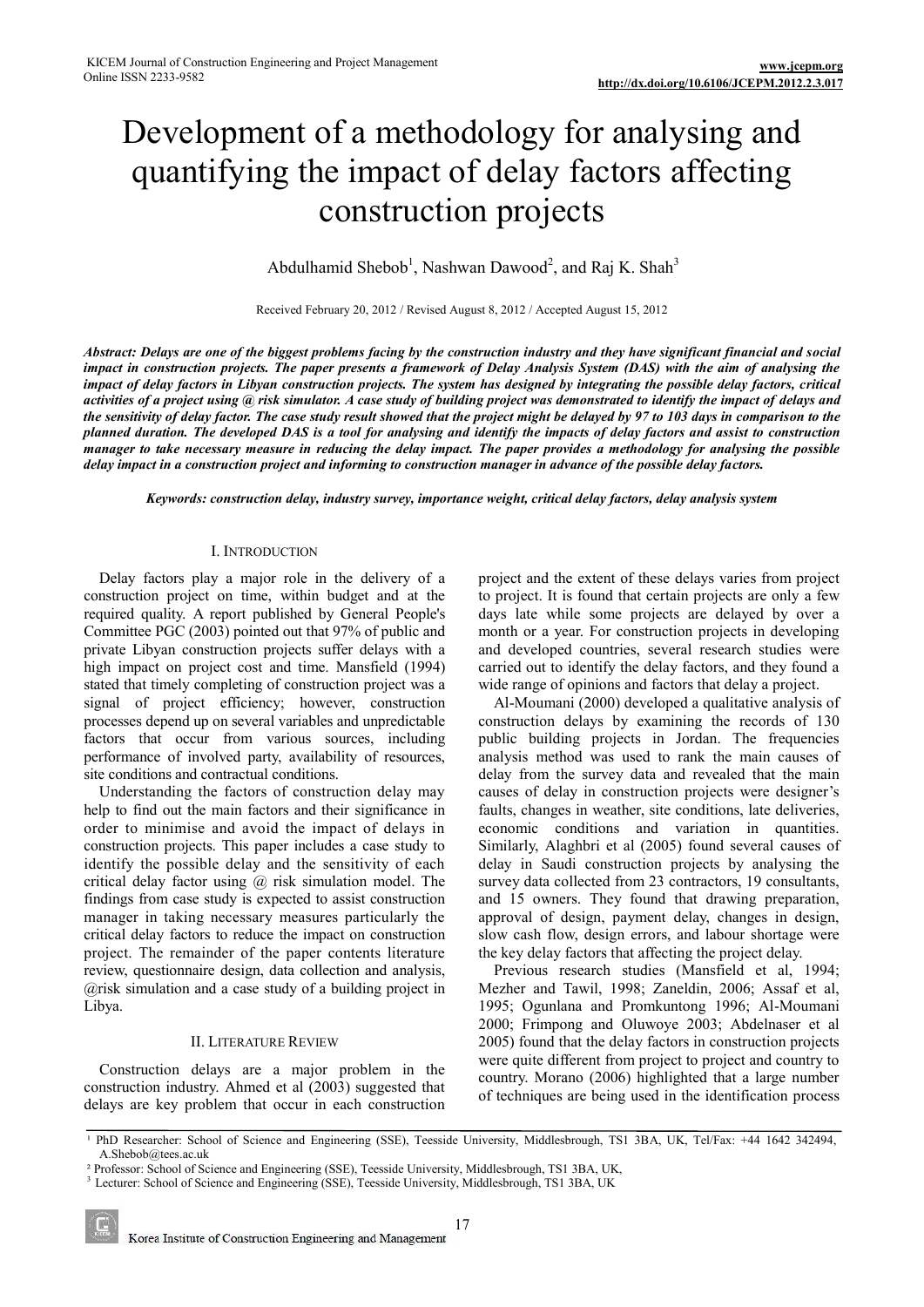of risks in the construction projects. These techniques are checklists, interviews with individuals or groups, brainstorming, survey and Delphi technique. Abdulaziz et al (1998) found various methods to analyse the impact of delays on construction schedules and these methods are As-planned method, As-built method and modified Asbuilt method. They also found that the outcomes of delay were unpredictable. One method might not be used universally over another in all situations; or one method might prove to be the most desirable from the standpoint of the contractor or the owner (Abdulaziz et al, 1998).

To analyse the impact of delay factors on construction projects, Youngjae et al (2005) developed an effective and logical methodology "Delay Analysis Method Using Delay Section (DAMUDS)" by evaluating the construction delays which adequately accounts for commonly encountered situations. The first inadequacy was the ambiguity in the analysis of the concurrent delay. The other was the inadequacy of consideration of timeshortened activities. The DAMUDS incorporated two new concepts for correcting these inadequacies: the Delay Section (DS) and the Contractor's Float (CF). The developed method included three steps: the first step was a division of the total delayed project duration into multiple time increments of DSs, and the second step was to analyse and evaluate the time increment. The last step was to iterate the analysis of time increment into three steps: updating the baseline schedule, rescheduling the updated baseline schedule, and apportioning the responsibility of the changed project duration. The DAMUDS was widely used as a method of concurrent period of analysis. However, this method did not integrate and simulate the risk probability associated with delay factors and critical work activities of a construction project.

More recently, Jaskowski and Biruk (2011) pointed out that project activities' durations are directly affected by different risk factors independently. Existing risk analysis models, for example, simple analytical and neural networks developed by Kog et al. 1999; Chua et al. 1997; Zayed & Halpin 2005; Shi 1999, AbouRizk et al. 2001; and, Sonmez & Rowings 1998; fuzzy set model developed by Lee & Jaskowski, Biruk and Halpin 2003, and regression model developed by Hanna & Gunduz 2005, Jaselskis & Ashley 1991; cited in Jaskowski and Biruk, 2011) failed to provide more reliable solution for predicting activity and whole project durations. However, Jaskowski and Biruk (2011) agreed that the simulation model developed by Dawood (1998) is a quantitative delay analysis model which considered the impact of each delay factor independently for predicting durations of activities and whole project. Therefore, the research presented in this paper seeks to integrate the delay factors within the simulation model of delay analysis system to predict the activity or project durations, considering the influence of each risk factor independently.

Considering the above points, it is concluded that the causes and effects of delay factors in construction industry vary from country to country due to environmental, topographical and technological constraints. Previous research did not incorporate the importance weight (of delay factors (that have major contribution in project delay) in quantifying the impact of delays in construction projects. In anticipation of the effect of globalisation and technological difference between developing and developed countries, it is necessary to identify the actual reasons of delay in order to reduce the impact of delay in any construction project. Therefore, a new methodology for analysing and quantifying the impact of the delay factors is necessary by integrating the influence value of each possible delay factor in a construction project so that a preventative measure can taken in advance to minimise the impact of project delay and reduce the project cost.

## III. RESEARCH METHODOLOGY

According to Wael et al (2007), a questionnaire is one of the most cost effective ways to collect and analyse a large number of responses from the involved parties in the construction industry in order to achieve better statistical analysis of the data. In this study, therefore, a questionnaire was used to collect the data related to delay factors associated with construction projects. The survey data were analysed to rank the delay factors and determine the Important Weight (IW) of delay factors using the frequency and severity index method. A framework for a Delay Analysis System (DAS) is developed using the findings from a literature review and industry survey. Frequency and severity index methods are used to identify the delay factors in Libyan construction industry. A case study of a building project is used to evaluate the functions of the DAS. The next section discusses the industry survey.

# *A. Questionnaire design*

A questionnaire was designed by analysing the existing questions, which were used in previous study for identification of delay factors in construction projects Wa'el and Mohd (2007). The aim of the survey is to identify the frequency of occurrence and the severity level of delay factors associated within construction projects. Contractors, owner and consultants were requested to answer the questions pertaining to their<br>experience within construction industry. The experience within construction industry. The questionnaire was divided into three parts. Part one was related to general information of the respondent's experience and associated company. Part two was related to the performance of the projects, involved by respondents. Part three included a list of 75 delay factors, which identified from literature related in construction project. These factors were further classified into four (4) categories and eight (8) sub-categories according to the sources of delay.

Delay factors listed in the questionnaire are related to project, owner, contractor, consultant, materials, equipment, manpower (labour), project management and external factors. For each delay factor, two questions were asked: What is the frequency of occurrence and the degree of severity of each factor? Both frequency of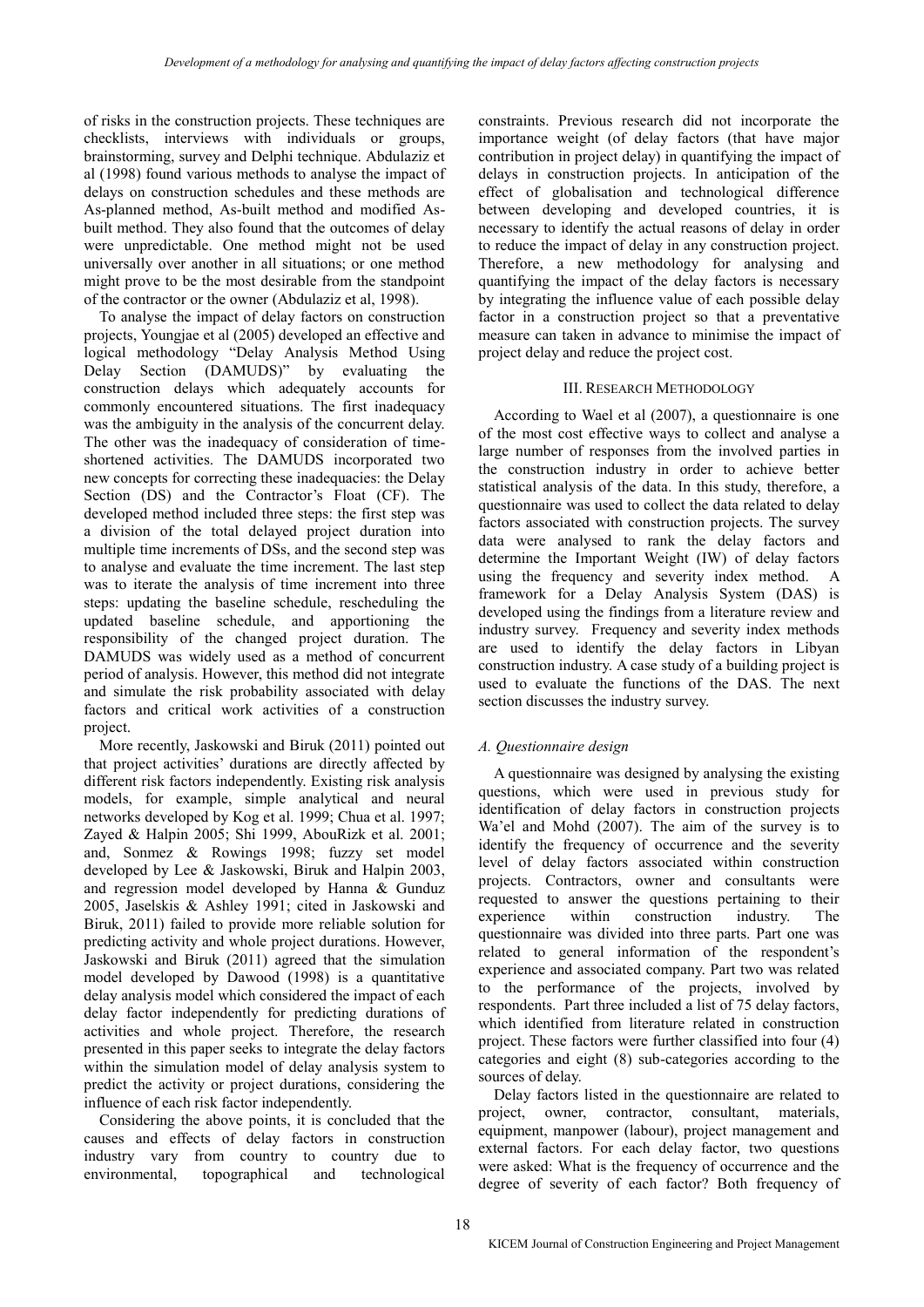occurrence and severity were measured on a four-point rating scales because the four point scales provides better results in case of measuring frequency and severity of a factors. These scales also have been used widely by several research in past with satisfactory results in the engineering and applied science. Frequency of occurrence was categorised: never, occasionally, frequently and constantly (1 to 4 rating scale). Similarly, degree of severity was categorised: No effect, fairly severe, severe and very severe (1 to 4 rating scale). The responses were collected from the construction projects in Libya.

## *B. Data collection*

A random sampling was employed to select the potential respondents: construction companies, consultants and owners in Libya. A total of 125 questionnaires were distributed to the randomly identified respondents. A total of 72 out of 125 (57.6%) responses were received. The details of survey including the questionnaire distribution and the respective number of responses are presented in Table 1.

TABLE I NUMBER OF RESPONDENTS

| INUMBER OF INESPOINDENTS   |             |             |          |       |  |  |  |  |  |
|----------------------------|-------------|-------------|----------|-------|--|--|--|--|--|
| <b>Questionnaires</b>      | Contractors | Consultants | Owners   | Total |  |  |  |  |  |
| Distributed<br>Respondents | 38<br>74.   | 45<br>20    | 42<br>28 | 125   |  |  |  |  |  |
|                            |             |             |          |       |  |  |  |  |  |

#### *C. Survey data analysis*

This section discusses the survey data analysis. A method called "importance-based rank" is utilised for a group ranking of each professional group (contractors, consultants and owners). Moreover, three ways are used for ranking all delay factors, subcategories rank, and main categories rank. The analysis and discussion of ranking focuses directly on the importance of delay factors rather than ranking them based on frequency and severity separately. The ranking analysis methods suggested by Assaf and Al-Hejji (2006) such Frequency Index (FI), Severity Index (SI) and Importance Weight (IW) were used to analyse the survey data and discuss the survey results. Frequency index method was selected for the ranking of each delay factor considering the frequency of occurrence identified by participants in the survey.

(F.I.) (96) = 
$$
\sum_{\alpha=1}^{4} a \times \left(\frac{n}{N}\right) \times \frac{100}{4}
$$
 (1)

Where a is the constant expressing weighting given to each response (ranges from 1 for never up to 4 for constantly), n is the frequency of the responses, and N is total number of responses

Similarly, severity index method was selected to rank delay factors based on severity as indicated by the participants.

$$
(S.L)(\%) = \sum_{\alpha=1}^{4} a \times \left(\frac{n}{N}\right) \times \frac{100}{4} \quad \dots \dots \dots \dots \dots \dots \dots \dots \tag{2}
$$

Where a is the constant expressing weighting given to each response (ranges from 1 for no effect up to 4 for very severe), n is the frequency of the responses, and N is total number of responses. Importance Weight: The importance index of each factor is calculated as a function of both frequency and severity index.

…............................................ (3)

The ranking results are presented in Appendix-A. The appendix shows the Importance Weight (IW) of each delay factor and its rank on frequency and severity scale separately.

## *D. Results of survey*

The delay factors associated with construction projects were grouped into four main categories (contractors, consultant, owners and externals factors) as shown in Table 2. Furthermore, the analysis with Importance Index (II) for a particular category of delay factors is practical and valuable in determining the average Importance Index (II) of all categories Kometa et al (1994). Accordingly, another method of Important Index (II) was identified in order to take into account the number of causes for each category thus ranking these categories. That was multiplying the AW of the category by the modulus of the number of the causes of the category. This was calculated as shown below

................................................................. (4)

**Whereas** 

```
M = the number of category delay factors
Total number of all delay factors
```

|  |  | $AW = Average weight$ |  |
|--|--|-----------------------|--|
|--|--|-----------------------|--|

| <b>TABLE II</b>                                        |       |       |       |             |  |  |  |  |  |
|--------------------------------------------------------|-------|-------|-------|-------------|--|--|--|--|--|
| IMPORTANCE INDEX (II) OF MAIN CATEGORIES BY RESPONDENT |       |       |       |             |  |  |  |  |  |
| tσ                                                     | м     | AW    |       | <b>RANK</b> |  |  |  |  |  |
| <b>CON</b>                                             | 0.177 | 2.146 | 0.393 |             |  |  |  |  |  |
| <b>OWN</b>                                             | 0.187 | 2.248 | 0.418 |             |  |  |  |  |  |
| <b>CNS</b>                                             | 0.133 | 3.621 | 0.628 |             |  |  |  |  |  |
| Other                                                  | 0.198 | 2.419 | 0.420 |             |  |  |  |  |  |

Moreover, the delays factors were also grouped into eight sub-categories as shown in Table 3. The details of survey results related to all subcategories of delay factors are discussed below.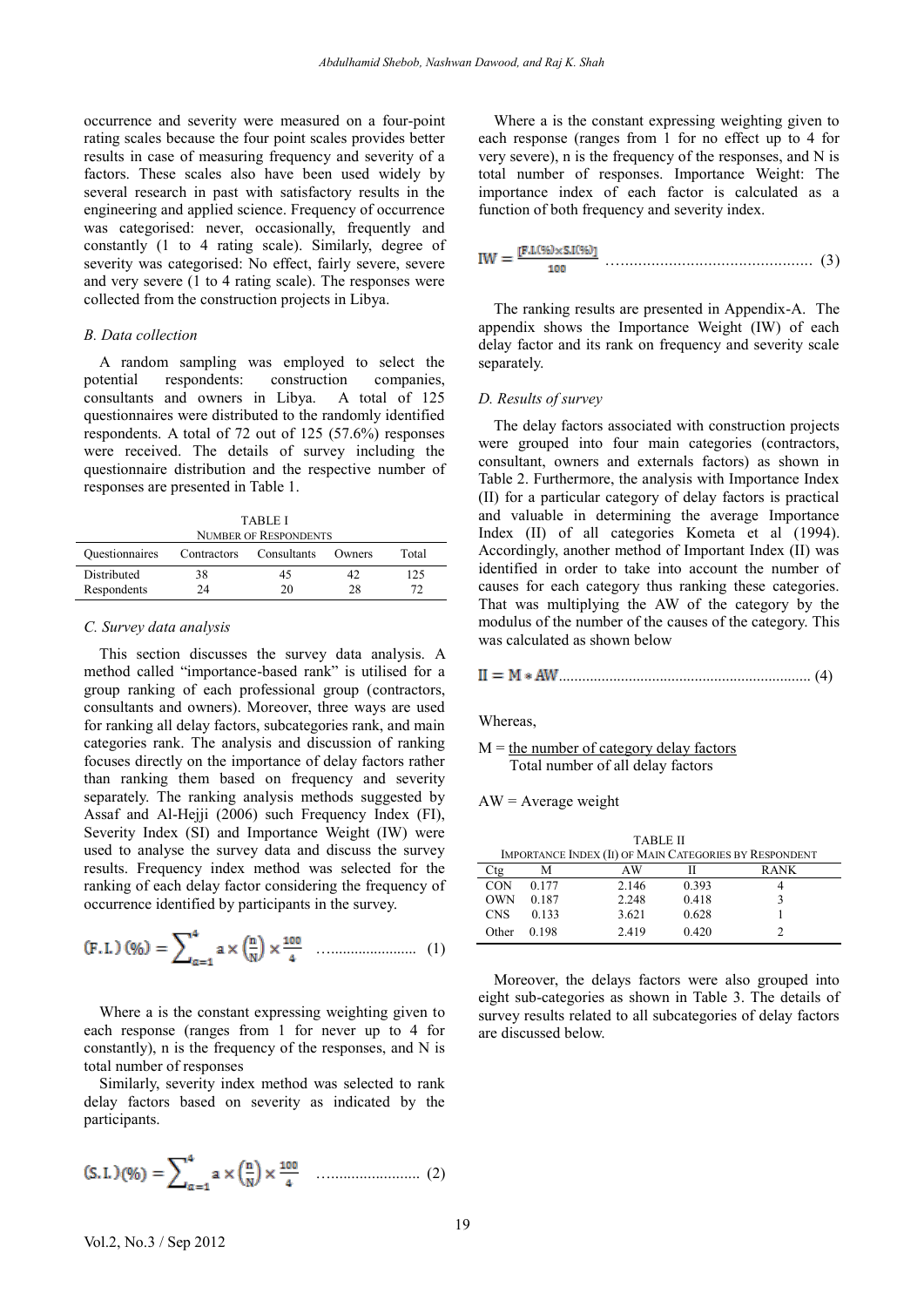| IMPORTANCE INDEX (II) AND RANK OF DELAY SUBCATEGORIES |       |       |       |             |  |  |  |  |  |
|-------------------------------------------------------|-------|-------|-------|-------------|--|--|--|--|--|
| Sub Ctg                                               | M     | A W   | Η     | <b>RANK</b> |  |  |  |  |  |
| C/MP                                                  | 0.080 | 2.746 | 0.220 | 8           |  |  |  |  |  |
| C/EQ                                                  | 0.160 | 1.854 | 0.297 | 6           |  |  |  |  |  |
| C/MT                                                  | 0.160 | 2.389 | 0.382 | 5           |  |  |  |  |  |
| C/PM                                                  | 0.307 | 1.595 | 0.490 | 2           |  |  |  |  |  |
| <b>OWN</b>                                            | 0.187 | 2.248 | 0.420 | 4           |  |  |  |  |  |
| <b>CNS</b>                                            | 0.133 | 3.362 | 0.447 | 3           |  |  |  |  |  |
| EP                                                    | 0.133 | 2.138 | 0.284 | 7           |  |  |  |  |  |
| EF                                                    | 0.400 | 2.701 | 1.081 |             |  |  |  |  |  |

TABLE III

Ctg: category, AW: average weight, II: importance index M: modulus of the number of the factors in the delay category CON: contractor, MP: manpower, EQ: equipment, MT: material PM: project management, OWN: owner, CNS: consultant EP: early planning and design, EF: external factor

Moreover, the delay factors were also ranked into eight sub-categories and the survey results are presented in Table 3 above. The survey results revealed that the delay due to materials found at fourth important sub-category. Similarly, the delay due to equipment found at seventh rank. Manpower subcategory of delay factor was ranked as the second positions.

Furthermore, the project management sub-category was ranked as eighth position. The consultant subcategories were ranked as first, whereas the owner subcategories ranked as fifth for responsible for delay in construction projects. Finally, the early planning and design subcategory ranked sixth whereas, the external factors sub-categories were ranked third as shows in Table 3.

Following the findings from the literature review and industry survey, a conceptual framework was introduced to analyse the impact of delay factors in a building construction project. The next section discusses the input, process and output the proposed framework

## IV. DEVELOPMENT OF A FRAMEWORK OF DELAY ANALYSIS **SYSTEM**

A conceptual framework of the DAS was designed to analyse the critical delay factors and quantify the impact of the delay factors in a construction project. The list of the critical delay factors were identified by analysing the collected data from the industry survey. Figure 1 presents conceptual framework of the DAS, which is arranged into inputs, process and outputs. The figure used in this paper represents a research methodology for the analysis of impacts due to possible delay factors in construction projects.

The details of inputs, process and outputs of the DAS are discussed in next sections.

#### *A. Inputs of the DAS framework*

The main inputs of the DAS are: a list of critical delay factors, Important Weight (IW), and a list of the critical activities of a construction project. The IW of delay factors were identified from a Libyan construction industry by analysing the frequency and severity of each delay factor as discussed above. The list of project activities in a building project is analysed using Critical Path Method CPM to identify the critical activities. These critical activities are a key input in the DAS because these activities are responsible for the delay of a project and overrun the project cost.



FIGURE I SPECIFICATION OF THE SIMULATION MODEL OF DAS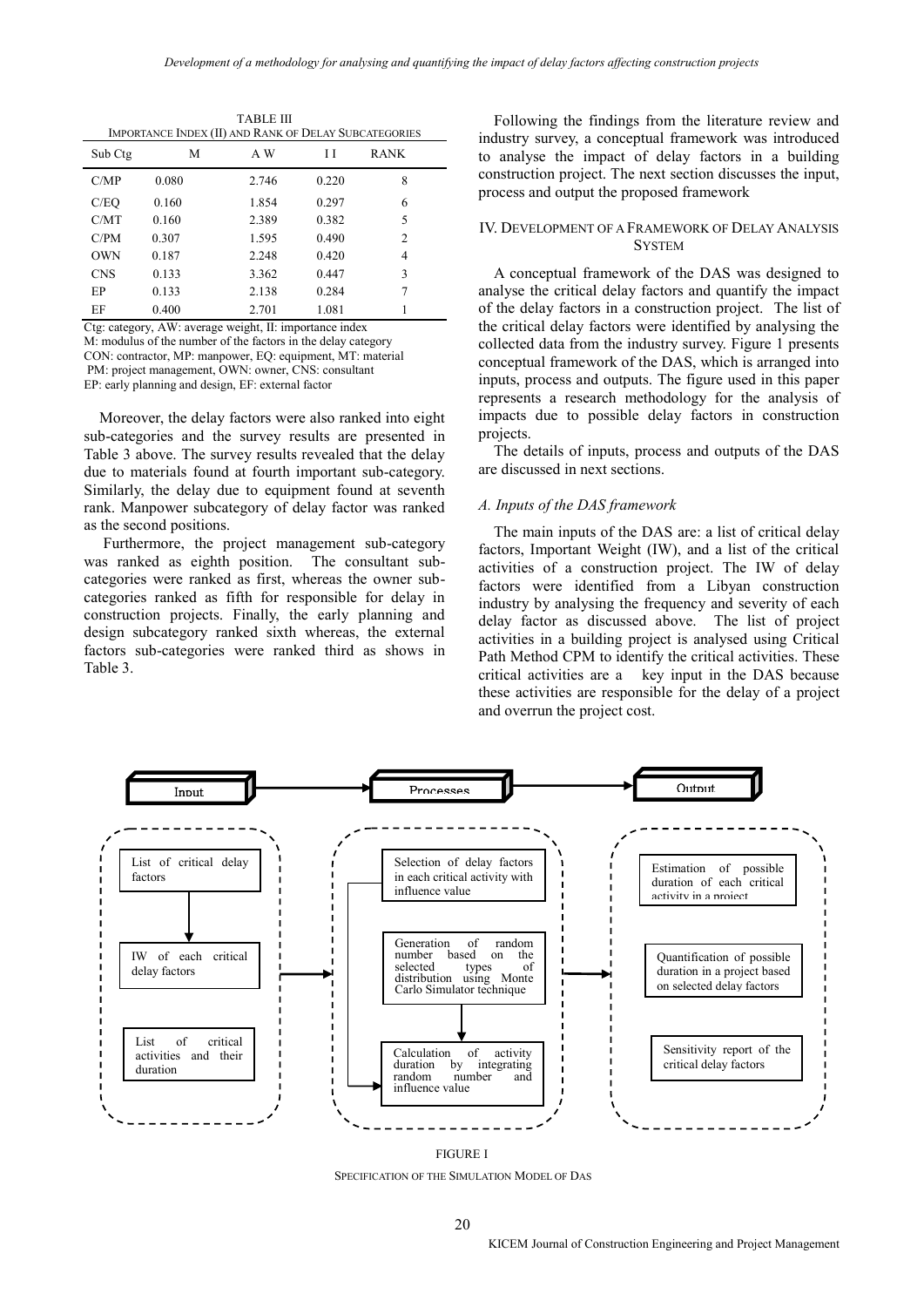Moreover, the critical activities of a project are considered for analysing impact of delay in the DAS because the duration of the critical activities are considered to identify the project duration and these activities have high impact on overall project delay. In this conceptual model of the DAS, the near critical activities are not integrated because these activities have less impact compared to the critical activities even though risk factors are analysed for both critical and near critical activities. Each activity in the critical path is called as critical activity since the total float of each critical activity is equal to zero. The delay in one activity in critical path has an impact in the whole project. Therefore, only critical activities were taken into account to analyse the impact of delay factors in a construction project. In the DAS, critical activities and relevant delay factors are the key inputs for analysing the impact of the delay in a construction project. For example, the duration and slack time of each critical activity of a project which is considered as inputs of the DAS are shown in Appendix-B. The process of the DAS is discussed in next section

## *B. Process of delay analysis system*

The process of the DAS system was divided into four sub-sections: the identification of influence value of each critical delay factor, the selection of the delay factors affecting each critical activity, the identification of risk distribution for generating random numbers, and the integration of delay factors with critical activity. The details of process including the Mont Carlo Simulation (MCS) technique are discussed as follows.

## *1) Selection of delay factors affecting each critical activity*

The possible types and numbers of critical delay factors, affecting each critical activity were selected through site knowledge base approach. The site knowledge was collected from construction professionals through interviews) during the construction industry survey. The influence value of each delay factor is calculated using the equation 5, which is the ratio of IW of each delay factor to the sum of IW of all delay factors, affecting a critical activity. The IW of each delay factor was identified by analysing the survey data, collected through the industry survey. Each activity has (risk) delay factors where the total influence of all risk factors should be 100% for an activity. In this study, equation 5 is used to calculate the influence values of each delay factor as below.

Influence of each delay factor = ..................... (5)

Whereas,

IW = Important Weight of each critical delay factor. n = Number of delay factors affecting each critical activity

For example, a critical activity, which have four different types of delays factors (Cause Id No: 69, 64, 43, 8), affect the duration of the critical activity (see Table 4). The calculation of Influence of each delay factors is presented in Table 4 below.

TABLE IV THE CRITICAL DELAY FACTORS AND THEIR IMPACT VALUE FACING IN

| <b>CRITICAL ACTIVITY</b>   |                 |                                                                                  |        |                         |  |  |  |
|----------------------------|-----------------|----------------------------------------------------------------------------------|--------|-------------------------|--|--|--|
| Critical<br>activity<br>No | Causes<br>ID NO | The critical delay factors<br>in Libyan construction<br>industry                 | IW     | Influence<br>of factors |  |  |  |
| 2                          | 69              | waiting time for<br>approval of drawings<br>and test samples of<br>materials     | 76.73  | 0.29                    |  |  |  |
|                            | 64              | Severe weather<br>conditions on the job<br>site                                  | 65.27  | 0.25                    |  |  |  |
|                            | 43              | Delay in furnishing and<br>delivering the site to the<br>contractor by the owner | 82.93  | 0.31                    |  |  |  |
|                            | 8               | Inadequate equipment<br>used for the works                                       | 41.32  | 0.16                    |  |  |  |
|                            |                 |                                                                                  | 266.25 | 1.00                    |  |  |  |

Similarly, all critical activities of the building projects were analysed. Influence factors of critical activities were determined by considering IW of each delay factors that were calculated from survey aiming to incorporate in Mont Carlo Simulation (MCS). The delay impact of each critical activity was analysed and combined with associated delay factors to determine the delay of a construction project.

#### *2) Generation of random number*

Random numbers for each delay factor are generated from a particular representative distribution. The random values are generated between minimum and maximum (0, 1) using the Monte Carlo simulation technique assuming a suitable risk distribution. There are different types of random distribution values such as uniform, triangular, normal and beta. The type of distribution can vary from one activity to another activity (Dawood, 1998). However, this depends on the types of (risk) delay factors and their nature of impact on each critical activity in a project and these aspects were considered for assuming the risk distribution for delay analysis in this system. The risk distribution types depends on the nature of delay factors, which is selected past experience and knowledge of construction professionals through construction industry survey.

## *3) Integration of random number and influence value*

The equation developed by Dawood 1998 was used in the DAS to calculate the possible duration of activity considering the impact of delay factors because the equation assist to quantify the expected project duration considering the impacts of delay factors affecting each critical activity. The equation also helps to identify/predict the best possible duration of the activity.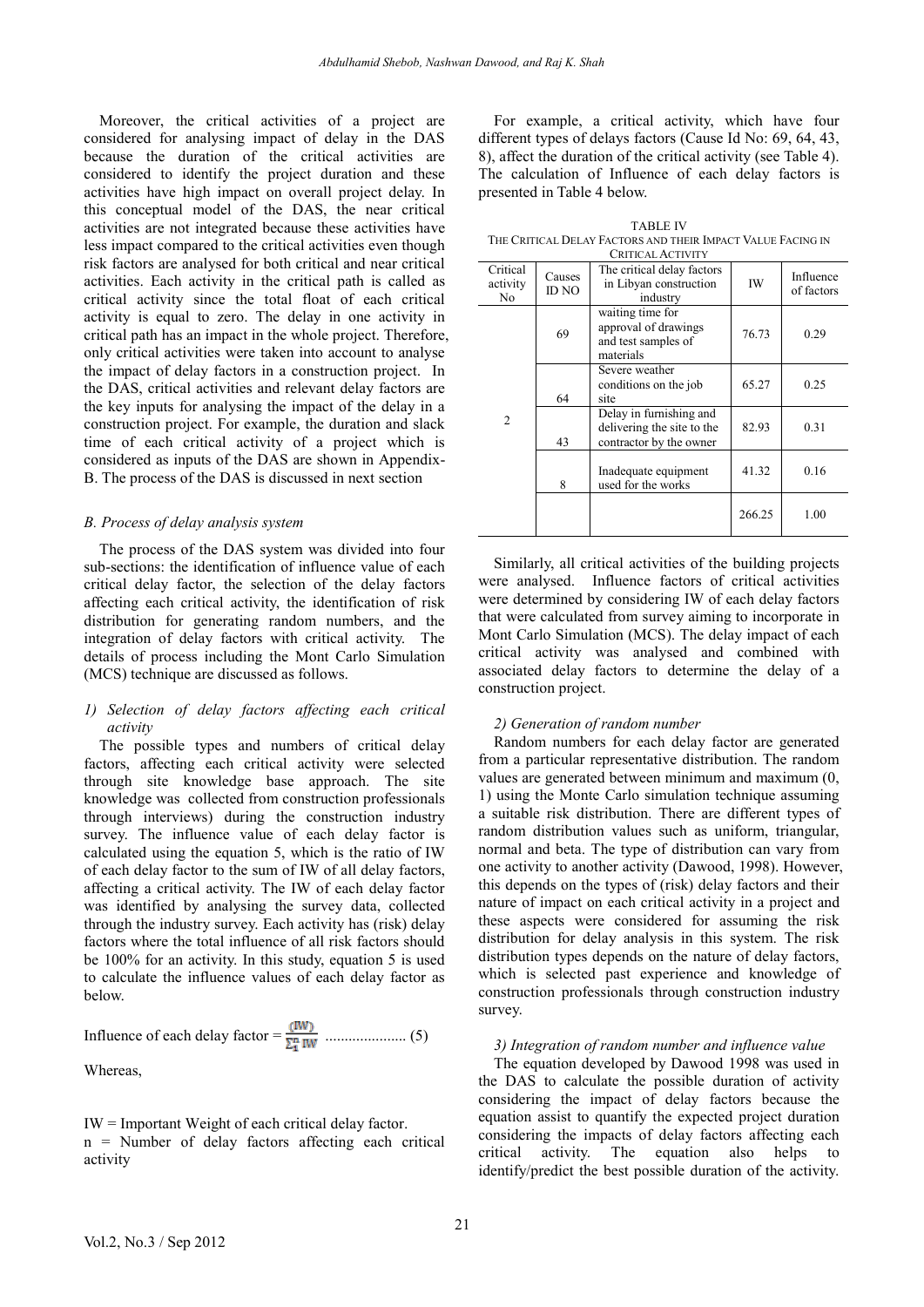Therefore, this method was considered for calculation of the possible duration of a project in this study. The random numbers and influence values are a multiple factor. This is used to estimate the best possible duration of each critical activity. The possible duration of each critical activity in a project is identified/predicted using the equation 6 developed by Dawood (1998), shown below.

Duration of activity = Min Time + [Max Time – Min

Time] x  $[(RF1 x Random1) + (RF2 x Random2) +$ 

(RF3 xRandom3) + (RF n x Random n)...]................. (6)

Whereas;

Min Time is the minimum that can be assigned to an activity.

Max Time is the maximum that can be assigned to an activity.

Random  $1 =$  random numbers generated by MCS for selected type of risk distribution

RF n is the influence of delay factor (n) on a particular activity.

RF n=Influence factor =  $\frac{(IW)}{\sum_{i=1}^{n}IW}$ 

The minimum and maximum duration of each activity used in the DAS were identified using the site information and knowledge of construction manager through site meeting. After identifying the duration of each critical activity, equation 6 is used to identify/predict the best possible duration of the activity, considering the impacts of delay factors affecting each activity in a construction project. The results of the most critical delay factors and their impact value are shown in Appendix-C.

#### *C. Outputs of delay analysis system*

The outputs of the DAS are the possible duration of a construction project and the sensitivity report of each critical delay factor affecting the project. This includes the maximum, mean and minimum possible duration of each critical activity and the whole project. The outputs are produced by processing the inputs through the DAS using equation 6 as discussed above. Moreover, the system also provides a sensitivity report of all critical delay factors, considered in the system for analysing the impact of delay. This sensitivity report provides information about the sensitivity of each critical delay factor (which delay factors have high influence in project duration in comparison to others). The possible delay in a project is identified by comparing the project duration between actual project duration and the system generated project duration. The introduced DAS in this study is expected to assist construction managers in analysing the construction resources, and reducing the impact of delay factors in terms of time and quality in a construction project.

## V. CASE STUDY DEMONSTRATION

A case study is used to evaluate the functions of the DAS. The selected building project for the case study was completed on a turnkey contract basis and the project value was around  $£ 10$  million. The required data for inputs of the DAS such as project activities and delay factors affecting the building project were collected from the construction company that completed the project. This input was processed as discussed in the above sections.

## *A. Results and discussion*

This section outlines about results and discussion of the case study. The input was processed as discussed above. After running the DAS, the possible durations of the building project were identified as shown in Figure 2 and Figure 3. The results found that the minimum, mean and maximum duration of the building project are 463, 476.61 and 469.92 days. The case study results revealed that the mean duration of project was found to be higher than the planned duration (373 days) after considering the impact of delay factors. This confirmed that the project might delayed by 97 days when comparing the planned duration



FIGURE II DISTRIBUTION OF POSSIBLE PROJECT DURATION



FIGURE 3 DISTRIBUTION OF POSSIBLE PROJECT DURATION

#### *B. Sensitivity report of delay factors*

A sensitivity analysis and the correlation coefficient with different delay factors of the case study were performed. The graphical outputs of the sensitivity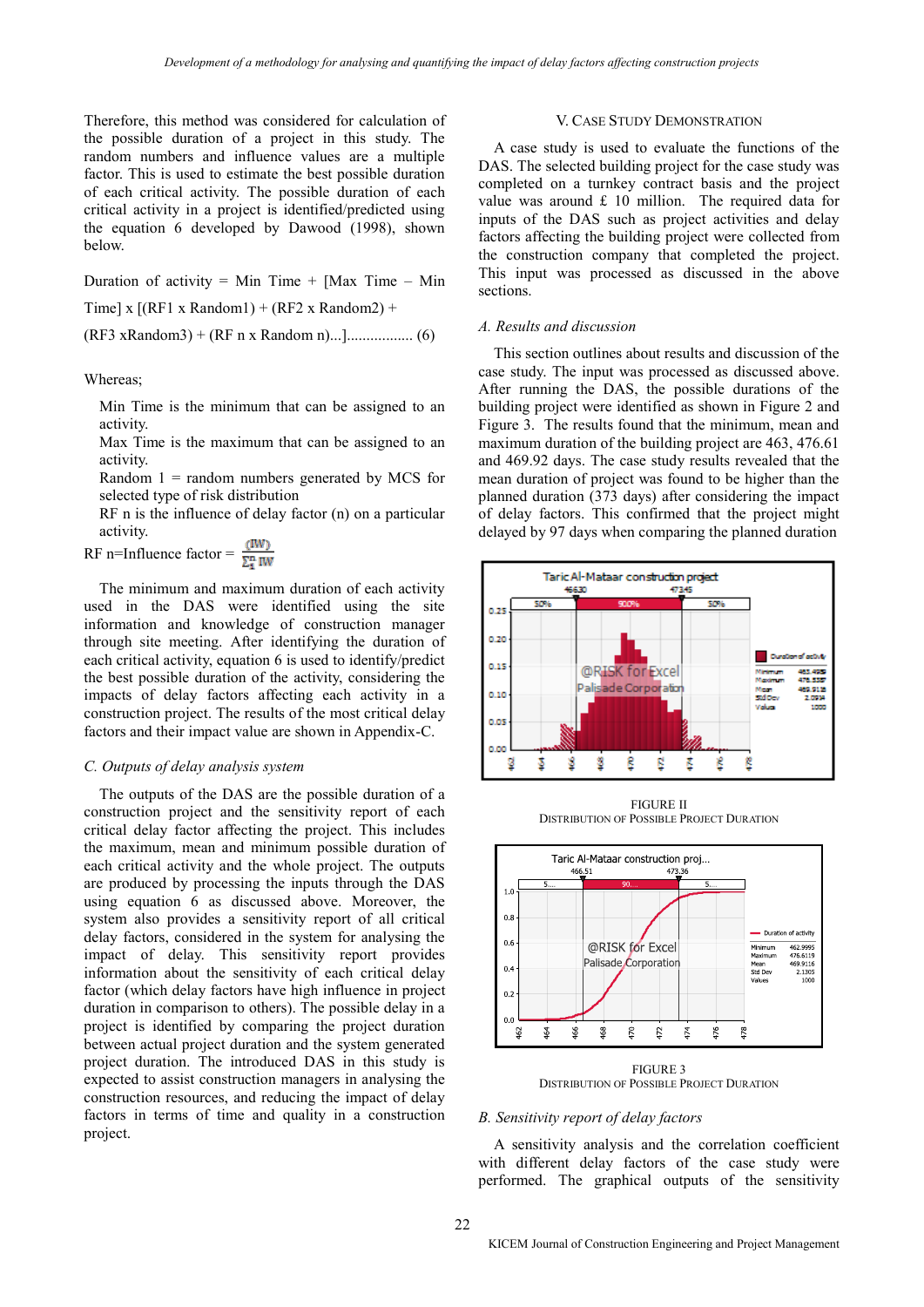analysis and results of correlation coefficient are presented in (Figures 4 and 5). The sensitivity analysis results showed that the delay in supervision, poor planning, shortage of required materials, changes in the scope of the project, incomplete design documents, severe weather conditions on the job site, delay in material delivery, financial problems, interference by the owner in the construction operations, delay in the settlement of contractor claims by the owner and rise in the price of material were the highly sensitive delays factors in the building project.



FIGURE IV CUMULATIVE DISTRIBUTIONS FOR PROJECT DURATION BETWEEN DELAY FACTORS AND CORRELATION COEFFICIENT



FIGURE V GRAPHICAL RESULT OF SENSITIVITY ANALYSIS

#### VI. CONCLUSIONS

The research study has introduced a new methodology to analyse and quantify the impact of delay factors by developing a delay analysis system (simulation model). A framework of the system was developed using the findings from the literature review and industry survey in Libyan construction projects. A total of seventy five delay factors, considered most common in building construction, were listed from literature review to identify the importance weight (IW) of each delay factor by conducting the industry survey and ranking those factors using frequency and severity index methods. These delay factors were classified into eight subcategories and four main categories related to owner, consultants, contractors and others. The survey results found that the rank levels of delay factors were different from the views of three parties' contractor, consultant and owner.

A case study was demonstrated to evaluate the functions of the introduced delay analyse system by analysing and quantify the impact of delay factors in a building project using the IW of delay factors. The simulation result showed that the building project might be delayed by 97 to 103 days from the planned project duration when a total of 24 most critical delay factors apply. The project might be delayed by more days if a total of seventy five delay factors were considered.

The findings of the case study show an indicative figure of the possible delay in terms of time when considering the critical delay factors affecting a construction project. The key contribution of this study is a methodology development for analysing and quantifying the impact of delay factors in construction projects through better investigated, understood and documented report. The system is expected to help policymakers, decision makers and other stakeholders within the construction industry to gain a fuller understanding of the industry, enabling them to make efficient decisions to formulate short and long-term construction strategies and policies aiming to improve the industry's processes and operations.

#### **REFERENCES**

- [1] A.A. Bubshait, M.J. Cunningham, "Comparison of delay analysis methodologies", J*ournal of Construction Engineering and Management*, vol. 124, no. 4, pp. 315-322, 1998.
- [2] S. AbouRizk, P. Knowles, U.R. Hermann, production rates for industrial construction activities", *Journal of Construction Engineering and Management*, vol. 127, no. 6, pp. 502- 511, 2001.
- [3] O. Abdelnaser, J. Peter, A. Mahmood, A. Hussin, H. Aziz, "Causes of construction delays", case studies in Langkawi Island, Malaysia, Paper presented at International Conference on built environmental in Kuala Lumpur, Malaysia, organized by University of Malaya, 2005.
- [4] S.M. Ahmed, S. Azhar, P. Kappagntula, D. Gollapudil, "Delays in construction: a brief study of the Florida construction industry", Proceedings of the 39th Annual ASC Conference, Clemson University, Clemson, SC, USA, pp. 257-266, 2003.
- [5] W.A.M. Alaghbari, "Factors affecting construction speed of industrialized building systems in Malaysia", Master's thesis, University Putra Malaysia, Serdang, 2005.
- [6] A.H. Al-Moumani, "Construction Delay: a quantitative analyses", *International Journal of Project Management*, vol. 18, no. 1, pp. 51-59, 2000.
- [7] S.A. Assaf, M. Al-Khalil, M. Al-Hazmi, "Causes of Delay in Large Building Construction Projects", *Journal of Project Management in Engineering*, vol. 11, no. 2, pp. 45-50, 1995.
- [8] D.K.H. Chua, Y.C. Kog, P.K. Loh, E.J. Jaselskis, "Model for construction budget performance neural network approach", *Journal of Construction Engineering and Management*, vol. 123, no. 3, pp. 214-222, 1997.
- [9] N. Dawood, "Estimating project and activity duration: a risk management approach using network analysis", *Construction Management and Economics*, vol. 16, no. 1, pp. 41- 48, 1998.
- [10] Y. Frimpong, J. Oluwoye, I. Crawford, "Statistical methods", 2<sup>nd</sup> ed., Academic, New York, 2003.
- [11] General People's Committee, Regarding permission for investors to execute their investment activities in Libya, decision no. (22) 2003.
- [12] A.S. Hanna, M. Gunduz, "Early warning signs for distressed projects", *Canadian Journal of Civil Engineering*, vol. 32, no. 5, pp. 796-802, 2005.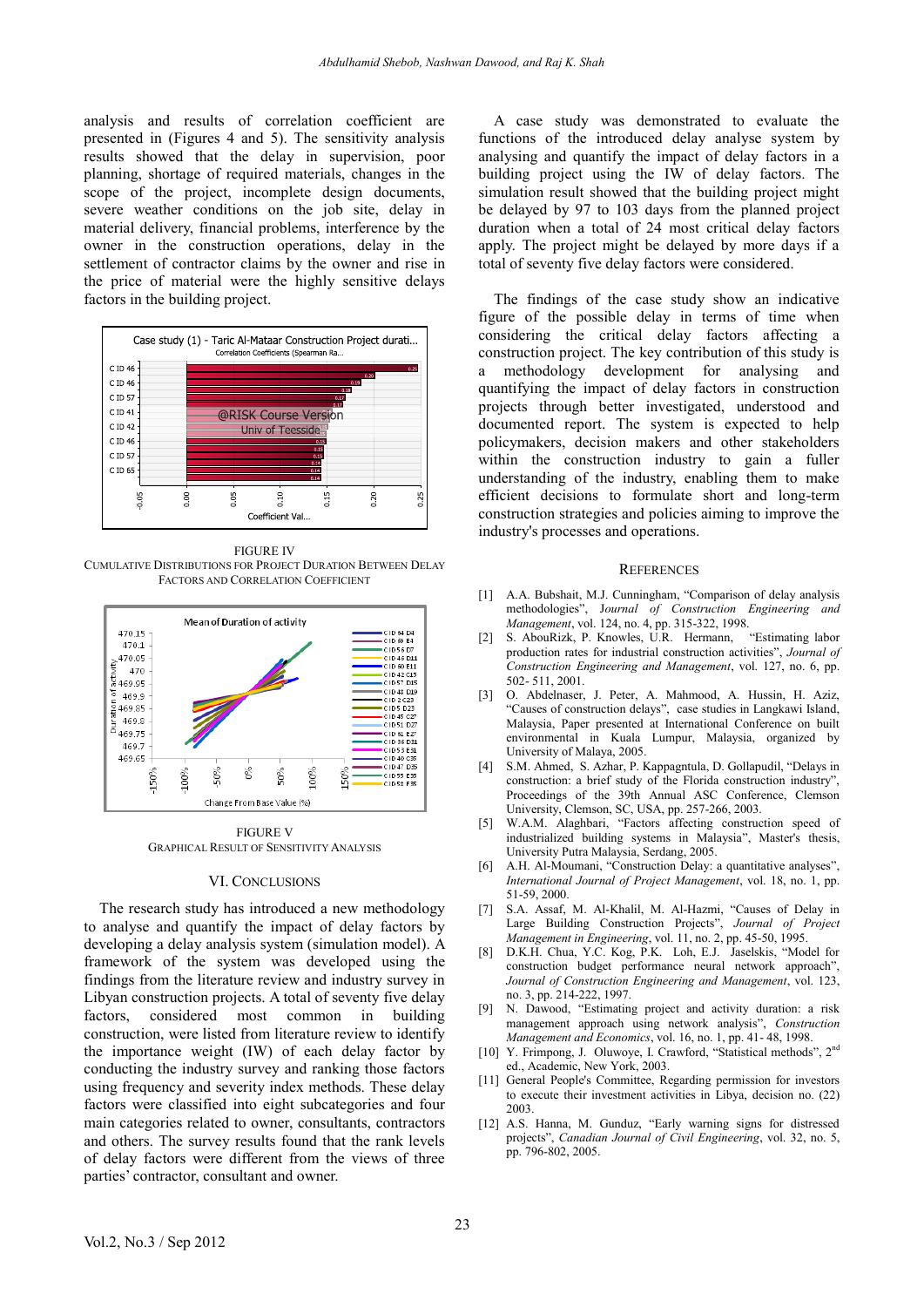- [13] P. Jaskowski, S. Biruk, "The conceptual framework for construction project risk assessment", *Reliability: Theory & Applications*, vol. 2, no. 3, pp. 27-35, 2011.
- [14] E.J. Jaselskis, D.B. Ashley, "Optimal allocation of project management resources for achieving success", *Journal of Construction Engineering and Management*, vol. 117, no. 2, pp. 321-340, 1991.
- [15] Y.C. Kog, D.K.H Chua, P.K. Loh, E.J. Jaselskis, "Key determinants for construction schedule performance", *International Journal of Project Management*, vol. 17, no. 6, pp. 351-359, 1999.
- [16] S.T. Kometa, P.O. Olomolaiye, F.C. Harris, "Attributes of UK construction clients influencing project consultants' performance", *Journal of Construction Management and Economics,* vol. 12, no. 5, pp 433-443, 1994.
- [17] S. Lee, D.W. Halpin, "Predictive tool for estimating accident risk", *Journal of Construction Engineering and Management*, vol. 129, no. 4, pp. 431-436, 2003.
- [18] N.R. Mansfield, "Causes of delay and cost overruns in Nigerian construction project", *International Journal of Project Management*, vol. 12, no. 4, pp. 254-260, 1994.
- [19] M. Mezher, W. Tawil, "Causes of delays in the construction industry Lebanon", *Engineering Construction and Architectural Management*, vol. 5, no. 3, pp. 251-260, 1998.
- [20] C.A.R. Morano, C.G. Martins, M.L.R. Ferreira, "Application of techniques for the identification of risk in the E & P ventures Engevista", vol. 8, no. 2, pp. 120-133, 2006.
- [21] R. Sonmez, J.E. Rowings, "Construction labor productivity modelling with neural networks", *Journal of Construction Engineering and Management*, vol. 124, no. 6, pp. 498-504, 1998.
- [22] S.O. Ogunlana, K. Prokuntong, V. Jearkjirm, "Construction Delays in Fast Growing Economy Comparing Thailand with Other Economies", *International Journal of Project Management,* vol. 14, no. 1, pp. 37-45, 1996.
- [23] W. Alaghbari, M.R.A. Kadir, A. Salim, Ernawati "The significant factors causing delay of building construction projects in Malaysia", Engineering, Construction and Architectural Management, vol. 14, no. 2, pp. 192-206, 2007.
- [24] Y. Kim, K. Kim, D. Shin, "Delay Analysis Method Using Delay Section" *Journal of construction engineering and management*, vol. 131, no. 11, pp. 1155-1164, 2005.
- [25] E.K. Zaneldin, "Construction claims in United Arab Emirates: Types, causes, and frequency", *International Journal of Project Management*, vol. 24, no. 5, pp. 453-459, 2006.
- [26] T.M. Zayed, D.W. Halpin, "Pile Construction Productivity Assessment", *Journal of Construction Engineering and Management*, vol. 131, no. 6, pp. 705-714, 2005.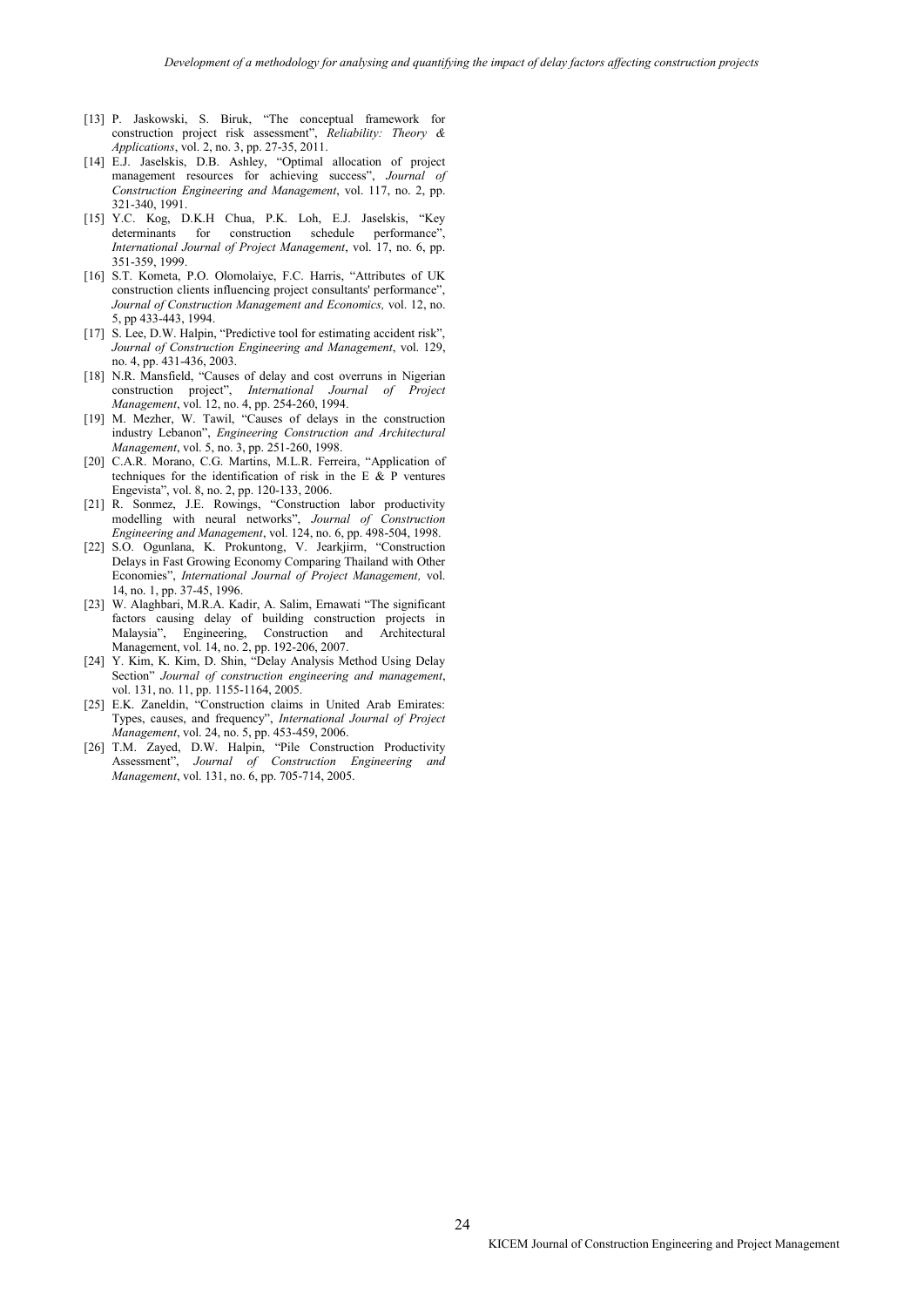# APPENDIX

| APPENDIX - A: IMPORTANCE WEIGHT, IMPORTANCE INDEX AND RANKING SCALE OF EACH DELAY FACTORS BY THE THREE PARTY'S LIBYAN |
|-----------------------------------------------------------------------------------------------------------------------|
| <b>CONSTRUCTION INDUSTRY</b>                                                                                          |

|                | a) Ranking of the delay factors identified in Libyan construction projects from "Contractors" aspects                               |                                   |                  |             |          |                |                               |
|----------------|-------------------------------------------------------------------------------------------------------------------------------------|-----------------------------------|------------------|-------------|----------|----------------|-------------------------------|
| No             | <b>Delays Factors</b>                                                                                                               | <b>Ctg</b>                        | IW               |             | R        | П              | Rank                          |
| 2              | Delay in materials delivery                                                                                                         | C/TM                              | 74.33            |             | 24       | 2.894          | 1                             |
| 10             | Low skill of manpower                                                                                                               | C/MP                              | 62.50            |             | 24       | 2.604          | $\overline{\mathbf{c}}$       |
| 69             | Waiting time for approval drawings and test samples of materials<br>External work due to public agencies(roads, and public services | $\rm EF$<br>EF                    | 60.22<br>58.62   |             | 24       | 2.509          | 3                             |
| 70<br>75       | Rework due to errors during construction                                                                                            | $\rm EF$                          | 57.82            |             | 24<br>24 | 2.443<br>2.409 | $\overline{\mathcal{L}}$<br>5 |
| 5              | Shortage of required equipment                                                                                                      | C/EQ                              | 57.80            |             | 24       | 2.408          | 6                             |
| $\mathbf{1}$   | Shortage of required materials                                                                                                      | C/MT                              | 57.01            |             | 24       | 2.375          | 7                             |
| 64             | Severe weather conditions on the job site                                                                                           | EF                                | 53.93            |             | 24       | 2.247          | 8                             |
| 65             | Rise in the prices of materials                                                                                                     | $\rm EF$                          | 52.28            |             | 24       | 2.178          | 9                             |
| 61             | Ambiguities, mistakes, and inconsistencies of drawing                                                                               | EP                                | 47.66            |             | 24       | 1.986          | 10                            |
| 13             | Shortage of technical professionals in contractor's organization                                                                    | C/PM                              | 46.99            |             | 24       | 1.958          | 11                            |
| 35             | Rework due to errors activities during construction the project                                                                     | C/PM                              | 46.98            |             | 24       | 1.957          | 12                            |
| 22             | Improper technical studies by contractor during the bidding stage                                                                   | C/PM                              | 46.42            |             | 24       | 1.934          | 13                            |
| 68             | Poor economic conditions, (currency, inflation rate, est.)                                                                          | EF                                | 46.34            |             | 24       | 1.931          | 14                            |
| 31             | Delay in sub-contractor work                                                                                                        | C/PM                              | 46.33            |             | 24       | 1.930          | 15                            |
| 74             | Unstable laws and regulation                                                                                                        | EF                                | 46.20            |             | 24       | 1.925          | 16                            |
| 28<br>32       | Improper construction methods implemented by the contractor                                                                         | C/PM<br>C/PM                      | 44.41            |             | 24       | 1.850          | 17                            |
| 12             | Problems between the contractor and his subcontractors<br>Shortage of contractor's administrative personnel                         | C/PM                              | 43.43<br>39.50   |             | 24<br>24 | 1.810<br>1.646 | 18<br>19                      |
| 20             | Loose safety rules and regulations within contractor's organization                                                                 | $\mathbf{C}/\mathbf{P}\mathbf{M}$ | 38.41            |             | 24       | 1.600          | 20                            |
| $\tau$         | Shortage of supporting and shoring installations for excavations                                                                    | C/EQ                              | 37.75            |             | 24       | 1.573          | 21                            |
| 29             | Difficulties in financing the project by the contractor                                                                             | C/PM                              | 37.60            |             | 24       | 1.567          | 22                            |
| 34             | Poor site management and supervision by contractor                                                                                  | C/PM                              | 37.43            |             | 24       | 1.560          | 23                            |
| 23             | Ineffective planning and scheduling of the project by contractor                                                                    | C/PM                              | 37.13            |             | 24       | 1.547          | 24                            |
| 67             | Poor site conditions (location, ground, etc)                                                                                        | EF                                | 35.49            |             | 24       | 1.520          | 25                            |
| 4              | Changes in materials specifications                                                                                                 | C/MT                              | 35.21            |             | 24       | 1.467          | 26                            |
| 16             | Slow preparations of change orders required                                                                                         | C/PM                              | 34.64            |             | 24       | 1.443          | 27                            |
| 60             | Changes in the scope of the project                                                                                                 | EP                                | 33.85            |             | 24       | 1.410          | 28                            |
| 25             | Ineffective control of project progress by the contractor                                                                           | C/PM                              | 33.15            |             | 24       | 1.381          | 29                            |
| 24             | Delays to field survey by the contractor                                                                                            | C/PM                              | 32.82            |             | 24       | 1.368          | 30                            |
| 62             | Subsurface site conditions differing from contract document                                                                         | EP                                | 32.23            |             | 24       | 1.343          | 31                            |
| 15             | Contractor 's poor coordination with other parties in project                                                                       | $\mathbf{C}/\mathbf{P}\mathbf{M}$ | 32.22            |             | 24       | 1.341          | 32                            |
| 14             | Poor communication between contractor with other parties                                                                            | C/PM<br>C/PM                      | 32.21<br>31.05   |             | 24       | 1.340          | 33                            |
| 27<br>3        | Delay in the preparation of contractor submission<br>Changes in materials prices                                                    | C/MT                              | 30.47            |             | 24<br>24 | 1.294<br>1.270 | 34<br>35                      |
| 11             | Lack of motivation of contractor's members                                                                                          | C/PM                              | 29.91            |             | 24       | 1.246          | 36                            |
| 17             | Ineffective contractor head office involvement in the project                                                                       | $\mathbf{C}/\mathbf{P}\mathbf{M}$ | 29.17            |             | 24       | 1.215          | 37                            |
| 8              | Inadequate equipment used for the works                                                                                             | C/EQ                              | 28.46            |             | 24       | 1.186          | 38                            |
| 63             | Original contract duration is too short                                                                                             | EP                                | 24.99            |             | 24       | 1.041          | 39                            |
| 66             | Lack of equipment and tools on the market                                                                                           | EF                                | 23.4             |             | 24       | 0.975          | 40                            |
| 26             | Inefficient quality control by the contractor                                                                                       | C/PM                              | 22.95            |             | 24       | 0.956          | 41                            |
| 21             | Poor qualifications of contractor's staff assigned to the project                                                                   | C/PM                              | 21.88            |             | 24       | 0.912          | 42                            |
| 9              | Shortage of manpower (skilled, semi-skilled, unskilled labour)                                                                      | C/MP                              | 19.57            |             | 24       | 0.815          | 43                            |
| 27             | Delay in the preparation of contractor submission                                                                                   | C/PM                              | 19.05            |             | 24       | 0.794          | 44                            |
| 19             | Poor controlling of subcontractors by contractor                                                                                    | C/PM                              | 19.04            |             | 24       | 0.793          | 45                            |
|                | c) Ranking of the delay factors identified in Libyan construction projects from "Owners" aspects                                    |                                   |                  |             |          |                |                               |
| No<br>9        | <b>Delays Factors</b><br>Shortage of manpower (skilled and unskilled labour)                                                        |                                   | <b>Ctg</b><br>MP | IW<br>95.58 | R<br>28  | П<br>3.414     | Rank                          |
| 45             | Delay in the settlement of contractor claims by the owner                                                                           |                                   | OWN              | 88.73       | 28       | 3.169          | 1<br>2                        |
| 60             | Waiting time for approval of drawings and test materials                                                                            |                                   | EF               | 84.45       | 28       | 3.016          | 3                             |
| 43             | Delay to delivering the site to the contractor by owner                                                                             |                                   | <b>OWN</b>       | 82.93       | 28       | 2.962          | 4                             |
| 41             | Contract modifications (replacement and addition of new work)                                                                       |                                   | <b>OWN</b>       | 82.03       | 28       | 2.93           | 5                             |
| $\overline{c}$ | Delay in materials delivery                                                                                                         |                                   | МT               | 81.31       | 28       | 2.904          | 6                             |
| 64             | Severe weather conditions on the job site                                                                                           |                                   | EF               | 78.91       | 28       | 2.818          | 7                             |
| 48             | Interference by the owner in the construction operations                                                                            |                                   | <b>OWN</b>       | 74.98       | 28       | 2.678          | 8                             |
| 42             | Financial problems (delayed payments, and economic problems)                                                                        |                                   | OWN              | 74.08       | 28       | 2.646          | 9                             |
| 10             | Low skill of manpower                                                                                                               |                                   | MP               | 72.31       | 28       | 2.588          | 10                            |
| 60             | Changes in the scope of the project                                                                                                 |                                   | EP               | 68.19       | 28       | 2.435          | 11                            |
| 70             | External work due to public agencies (roads, public services)                                                                       |                                   | $\rm EF$         | 67.47       | 28       | 2.41           | 12                            |
| 36             | Lack of experience of owner in construction                                                                                         |                                   | OWN              | 65.37       | 28       | 2.334          | 13                            |
| 65             | Rise in the prices of materials                                                                                                     |                                   | EF               | 64.5        | 28       | 2.304          | 14                            |
| $\mathbf{1}$   | Shortage of required materials                                                                                                      |                                   | МT               | 63.80       | 28       | 2.279          | 15                            |
| 61<br>7        | Ambiguities, mistakes, and inconsistencies of drawings                                                                              |                                   | EP               | 62.28       | 28       | 2.224          | 16                            |
|                | Shortage of supporting and shoring from the consultants                                                                             |                                   | EQ               | 59.55       | 28       | 2.127          | 17                            |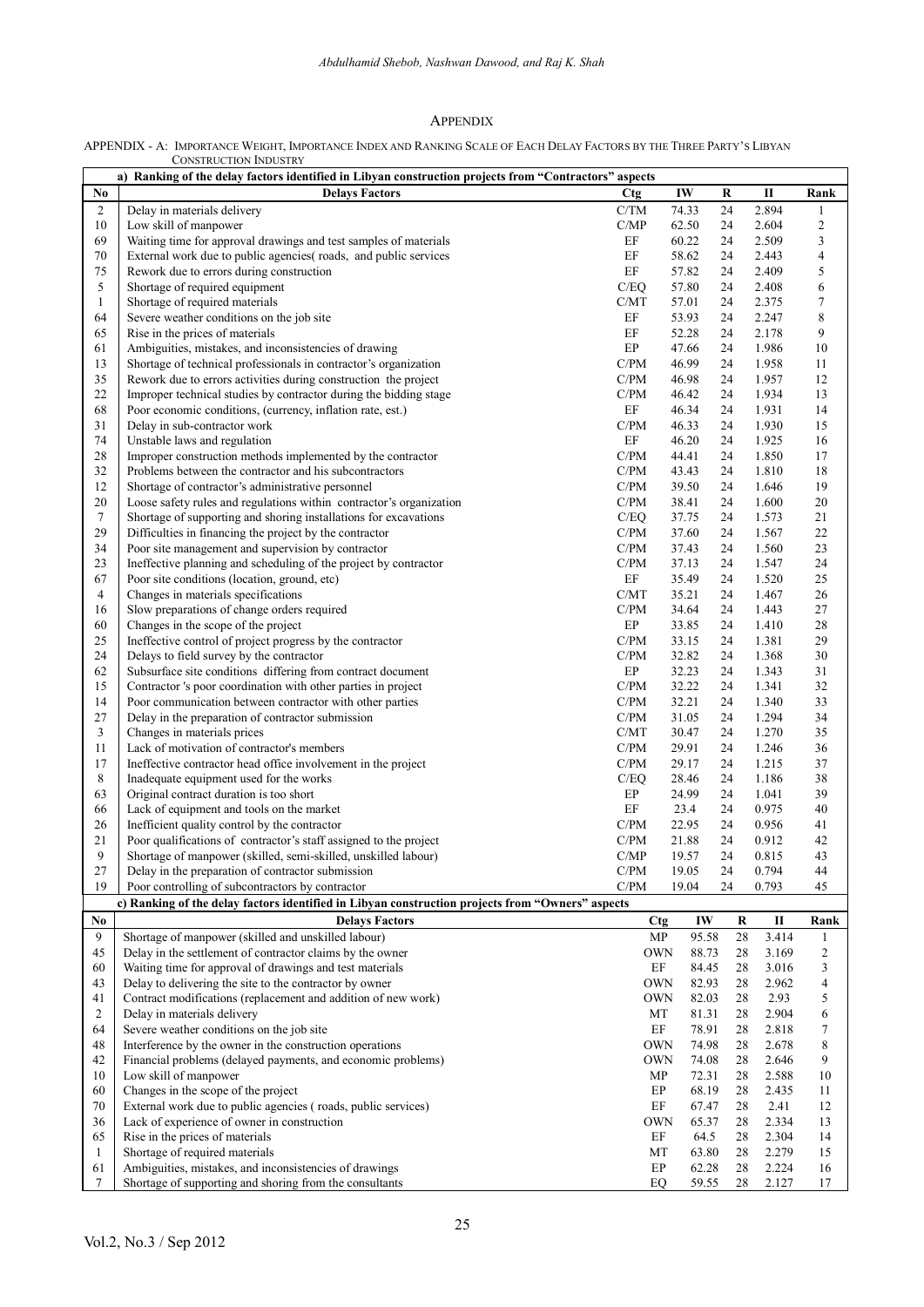| 40           | Lack of coordination with contractors                                                                 | <b>OWN</b> | 57.59 | 28 | 2.057        | 18           |
|--------------|-------------------------------------------------------------------------------------------------------|------------|-------|----|--------------|--------------|
| 46           | Delay in issuing of change orders by the owner                                                        | <b>OWN</b> | 56.87 | 28 | 2.031        | 19           |
| 4            | Changes in materials specifications                                                                   | MT         | 54.89 | 28 | 1.960        | 20           |
| 47           | Slow decision making by the owner organisation                                                        | <b>OWN</b> | 53.59 | 28 | 1.914        | 21           |
| 44           | Unrealistic contract duration                                                                         | <b>OWN</b> | 44.83 | 28 | 1.601        | 22           |
| 68           | Poor economic conditions (currency, inflation rate, etc.)                                             | EF         | 41.92 | 28 | 1.496        | 23           |
| 37           | Improper project feasibility study                                                                    | <b>OWN</b> | 39.99 | 28 | 1.428        | 24           |
| 49           | Delay in progress payments by the owner                                                               | <b>OWN</b> | 38.41 | 28 | 1.372        | 25           |
| 66           | Lack of equipment and tools on the market                                                             | EF         | 37.82 | 28 | 1.351        | 26           |
| 5            | Shortage of required equipment                                                                        | EQ         | 35.24 | 28 | 1.259        | 27           |
| 39           | Slowness in making decisions                                                                          | <b>OWN</b> | 30.61 | 28 | 1.093        | 28           |
| 3            | Changes in materials prices                                                                           | MT         | 29.59 | 28 | 1.057        | 29           |
| 38           | Lack of working knowledge                                                                             | <b>OWN</b> | 29.55 | 28 | 1.055        | 30           |
| 6            | Failure of equipment                                                                                  | EQ         | 29.53 | 28 | 1.054        | 31           |
| 74           | Unstable laws and regulation                                                                          | EF         | 27.46 | 28 | 0.981        | 32           |
| 8            | Inadequate equipment used the works                                                                   | EQ         | 27.45 | 28 | 0.980        | 33           |
| 75           | Rework due to errors during construction                                                              | EF         | 25.43 | 28 | 0.979        | 34           |
| 67           | Poor site conditions (location, ground, etc.)                                                         | EP         | 25.41 | 28 | 0.977        | 35           |
| 73           | Slow site clearance                                                                                   | EF         | 25.41 | 28 | 0.975        | 36           |
|              | b) Ranking of the delay factors identified in Libyan construction projects from "Consultants" aspects |            |       |    |              |              |
| No           | <b>Delays Factors</b>                                                                                 | <b>Ctg</b> | IW    | R  | $\mathbf{I}$ | Rank         |
| 50           | Poor qualification of consultant engineer's staff                                                     | <b>CNS</b> | 90.25 | 20 | 4.513        | $\mathbf{1}$ |
| 3            | Changes in materials prices                                                                           | MT         | 90.23 | 20 | 4.332        | 2            |
| 60           | Changes in the scope of the project                                                                   | EP         | 86.63 | 20 | 4.523        | 3            |
| 69           | Waiting time for approval of drawings and test of materials                                           | EF         | 85.52 | 20 | 4.275        | 4            |
| 56           | Delayed and slow supervision in making decisions                                                      | <b>CNS</b> | 84.41 | 20 | 4.221        | 5            |
| 52           | Delay in the approval of consultant submissions by the consultant                                     | <b>CNS</b> | 83.24 | 20 | 4.163        | 6            |
| 57           | Poor planning and incomplete contract documents                                                       | <b>CNS</b> | 83.2  | 20 | 4.16         | 7            |
| 9            | Shortage of manpower (skilled, semi-skilled, unskilled labour)                                        | PM         | 73.24 | 20 | 3.662        | 8            |
| 61           | Ambiguities, mistakes, and inconsistencies of drawings                                                | $\rm EP$   | 72.63 | 20 | 3.651        | 9            |
| 10           | Low skill of manpower                                                                                 | PM         | 72.11 | 20 | 3.605        | 10           |
| 8            | Inadequate equipment used for the works                                                               | EQ         | 68.06 | 20 | 3.403        | 11           |
| 54           | Slow response and poor inspection                                                                     | <b>CNS</b> | 66.02 | 20 | 3.301        | 12           |
| 53           | Poor design and delays in design                                                                      | <b>CNS</b> | 63.85 | 20 | 3.193        | 13           |
| 63           | Original contract duration is too short                                                               | $\rm EP$   | 63.75 | 20 | 3.187        | 14           |
| 58           | Slowness in giving instruction                                                                        | <b>CNS</b> | 63.00 | 20 | 3.150        | 15           |
| 64           | Severe weather conditions on the job site                                                             | EF         | 62.97 | 20 | 3.148        | 16           |
| 65           | Rise in the prices of materials                                                                       | EF         | 62.00 | 20 | 3.100        | 17           |
| 51           | Delay in the preparation of drawings                                                                  | <b>CNS</b> | 59.63 | 20 | 2.982        | 18           |
| 75           | Rework due to errors during construction                                                              | $\rm EF$   | 54.25 | 20 | 2.713        | 19           |
| 55           | Absence of consultant's site staff                                                                    | CNS        | 50.63 | 20 | 2.531        | 20           |
| 4            | Changes in materials specifications                                                                   | MT         | 49.79 | 20 | 2.489        | 21           |
| $\mathbf{1}$ | Shortage of required materials                                                                        | MT         | 49.00 | 20 | 2.450        | 22           |
| 6            | Failure of equipment                                                                                  | EQ         | 48.00 | 20 | 2.430        | 23           |
| 62           | Subsurface site conditions materially differing from contract                                         | EP         | 44.53 | 20 | 2.226        | 24           |
| 5            | Shortage of required equipment                                                                        | EQ         | 43.64 | 20 | 2.182        | 25           |
| 67           | Poor site conditions (location, ground, etc.)                                                         | EF         | 39.84 | 20 | 1.992        | 26           |
| 70           | External work due to public agencies (roads, and public services                                      | EF         | 36.56 | 20 | 1.828        | 27           |
| 74           | Unstable laws and regulation                                                                          | EF         | 35.94 | 20 | 1.797        | 28           |
| 66           | Lack of equipment and tools on the market                                                             | EF         | 33.00 | 20 | 1.650        | 29           |
| 73           | Slow site clearance                                                                                   | EF         | 32.67 | 20 | 1.633        | 30           |
| 59           | Poor communication between the consultant and other parties                                           | <b>CNS</b> | 32.65 | 20 | 1.632        | 31           |
| 7            | Shortage of supporting and shoring installations for excavations                                      | EQ         | 32.62 | 20 | 1.623        | 32           |
| 68           | Poor economic conditions (currency, inflation rate, etc.)                                             | EF         | 32.59 | 20 | 1.621        | 33           |
|              |                                                                                                       |            |       |    |              |              |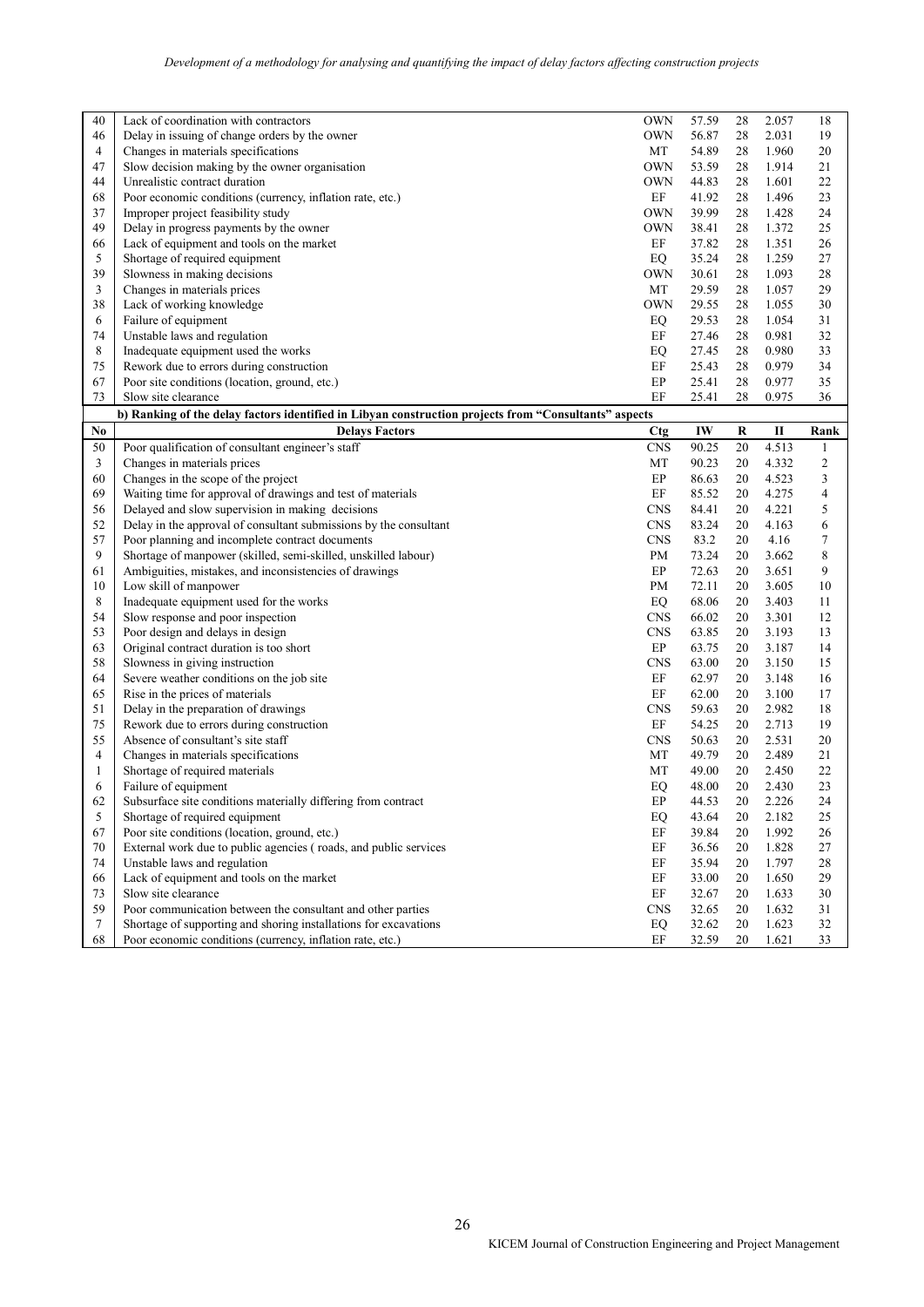#### APPENDICES - B: THE CRITICAL WORK ACTIVITIES IDENTIFIED BY MS PROJECT

IN THE CASE STUDY, MS PROJECT USED TO IDENTIFY THE CRITICAL ACTIVITIES OF THE BUILDING PROJECT SO THAT DELAY IN EACH CRITICAL ACTIVITY CAN ANALYSE AND IDENTIFIED POSSIBLE DELAY DUE TO THE DELAY FACTORS. DURATION AND SLACK TIME OF EACH ACTIVITY OF THE PROJECT ARE SHOWN BELOW.

| <b>July 2009</b><br>01 October<br>05/10<br>28/12<br>16/11 |
|-----------------------------------------------------------|
|                                                           |
|                                                           |
|                                                           |
|                                                           |
|                                                           |
|                                                           |
|                                                           |
|                                                           |
|                                                           |
|                                                           |
|                                                           |
|                                                           |
| V,                                                        |
|                                                           |
|                                                           |
|                                                           |
|                                                           |
|                                                           |
|                                                           |
| फ                                                         |
|                                                           |
|                                                           |
| بمهوم                                                     |
|                                                           |
|                                                           |
|                                                           |
|                                                           |
|                                                           |
|                                                           |
|                                                           |
|                                                           |
|                                                           |
| ┑┪                                                        |
|                                                           |
|                                                           |
|                                                           |
|                                                           |
| $\neg$ PPPP                                               |
|                                                           |
|                                                           |
|                                                           |
|                                                           |
|                                                           |
|                                                           |

Project planning of critical work activities identified by Ms Project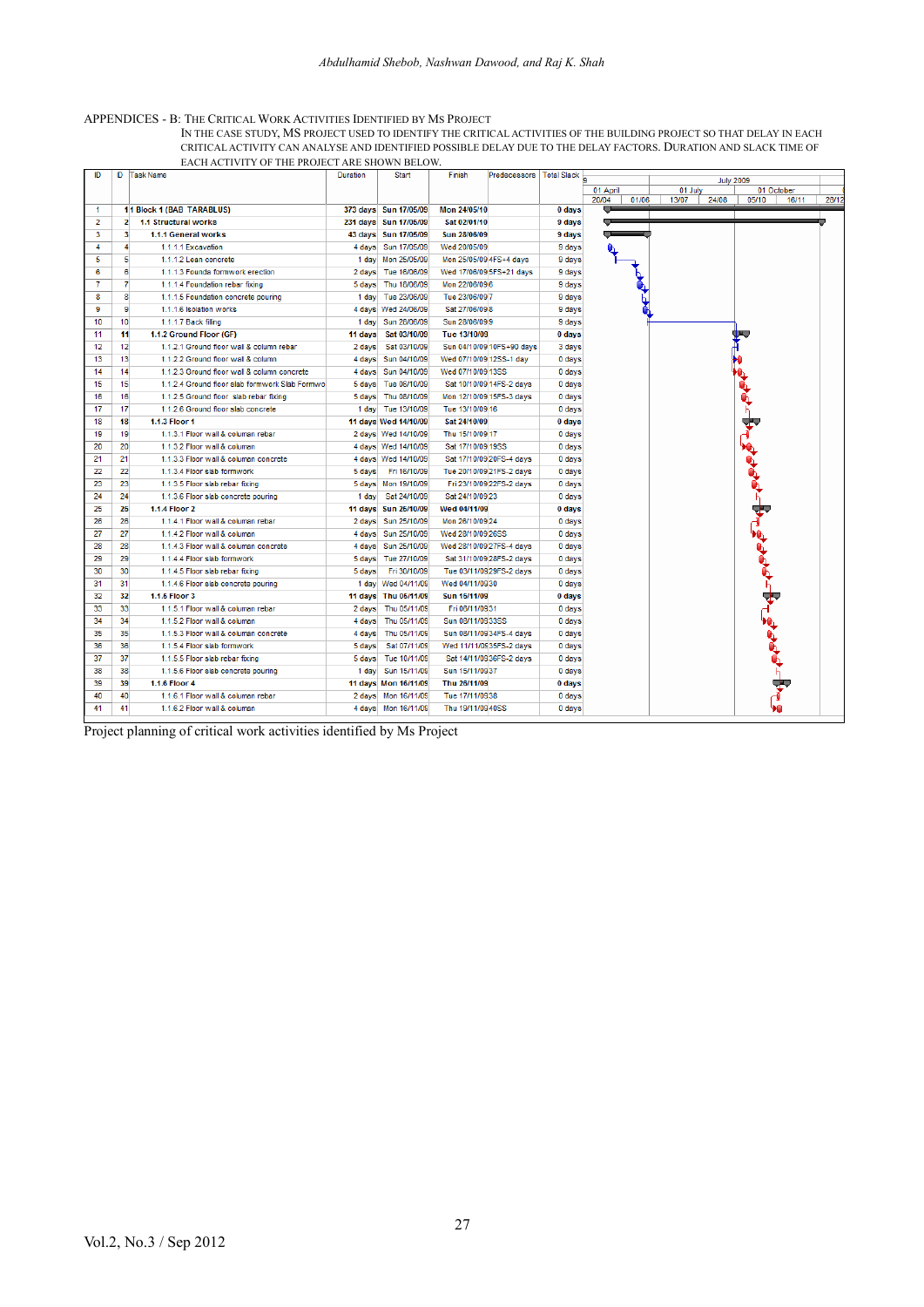| Activity<br>No | Random<br>1        | Random<br>2     | Random<br>3      | Random<br>4  | Random<br>5 | Rand 1<br>RF1        | Rand 2<br>RF <sub>2</sub> | Rand 3<br>RF <sub>3</sub> | Ran 4<br>RF4     | Rand 5<br>RF <sub>5</sub> | Duration of<br>activity |
|----------------|--------------------|-----------------|------------------|--------------|-------------|----------------------|---------------------------|---------------------------|------------------|---------------------------|-------------------------|
|                | $C$ ID $2$         | $\rm C$ ID 64   | $C$ ID 69        |              |             | $C$ ID $2$           | C ID                      | $C$ ID                    |                  |                           |                         |
| 13             | 0.60               | 0.63            | 0.62             |              |             | 0.35                 | 64<br>0.3                 | 69<br>0.35                |                  |                           | 4.09                    |
| 14             | 0.66               | $0.60\,$        | 0.63             |              |             | 0.35                 | 0.3                       | 0.35                      |                  |                           | 4.11                    |
|                | $C$ ID $1$         | C ID 56         | $C$ ID 65        |              |             | $C$ ID               | C ID                      | $C$ ID                    |                  |                           |                         |
| 15             | 0.57               | 0.60            | 0.50             |              |             | 1<br>0.28            | 56<br>0.42                | 65<br>0.30                |                  |                           | 5.06                    |
| 16             | 0.60               | 0.63            | 0.59             |              |             | 0.28                 | 0.42                      | 0.30                      |                  |                           | 5.11                    |
| 17             | 0.63               | 0.63            | 0.65             |              |             | 0.28                 | 0.42                      | 0.30                      |                  |                           | 1.03                    |
|                | $C$ ID $1$         | C ID 46         | $C$ ID $60$      |              |             | $C$ ID               | $C$ ID                    | $C$ ID                    |                  |                           |                         |
| 19             | 0.60               | 0.57            | 0.53             |              |             | $\mathbf{1}$<br>0.28 | 46<br>0.41                | 60<br>0.31                |                  |                           | 2.03                    |
| $20\,$         | 0.55               | $0.56\,$        | 0.63             |              |             | 0.28                 | 0.41                      | 0.31                      |                  |                           | 4.06                    |
| 21             | 0.63               | 0.66            | 0.63             |              |             | 0.28                 | 0.41                      | 0.31                      |                  |                           | 4.11                    |
|                | $C$ ID 42          | C ID 57         | C ID 65          |              |             | C ID<br>42           | $C$ ID<br>57              | $C$ ID<br>65              |                  |                           |                         |
| 22             | 0.60               | 0.63            | 0.62             |              |             | 0.34                 | 0.38                      | 0.28                      |                  |                           | 5.12                    |
| $23\,$         | 0.65               | 0.59            | 0.62             |              |             | 0.34                 | 0.38                      | 0.28                      |                  |                           | 5.12                    |
| 24             | 0.6                | $0.56\,$        | 0.63             |              |             | 0.34<br>$C$ ID       | 0.38<br>C ID              | 0.28<br>C ID              |                  |                           | 1.02                    |
|                | $C$ ID 42          | C ID 48         | C ID 57          |              |             | 42                   | 48                        | 57                        |                  |                           |                         |
| 26             | 0.63               | 0.60            | 0.63             |              |             | 0.23                 | 0.37                      | 0.40                      |                  |                           | 2.05                    |
| $27\,$         | 0.65               | $0.60\,$        | 0.60             |              |             | 0.23                 | 0.37                      | 0.40                      |                  |                           | 4.09                    |
| $28\,$         | 0.63               | $0.62\,$        | 0.56             |              |             | 0.23<br>$C$ ID       | 0.37<br>$C$ ID            | 0.40<br>$C$ ID            |                  |                           | 4.08                    |
|                | $C$ ID $2$         | $C$ ID 5        | C ID 56          |              |             | $\mathbf{2}$         | 5 <sup>5</sup>            | 56                        |                  |                           |                         |
| 29             | 0.60               | 0.62            | 0.63             |              |             | 0.37                 | 0.22                      | 0.41                      |                  |                           | 5.12                    |
| $30\,$<br>31   | 0.57<br>0.62       | 0.63<br>0.65    | 0.60<br>0.62     |              |             | 0.37<br>0.37         | 0.22<br>0.22              | 0.41<br>0.41              |                  |                           | 5.10<br>1.03            |
|                |                    |                 |                  |              |             | C ID                 | $C$ ID                    | C ID                      | $\mathbf C$      |                           |                         |
|                | C ID 45            | C ID 51         | C ID 61          | $C$ ID 65    |             | 45                   | 51                        | 61                        | <b>ID65</b>      |                           |                         |
| 33<br>34       | 0.62<br>0.66       | 0.63<br>0.65    | 0.66<br>0.63     | 0.66<br>0.64 |             | 0.32<br>0.32         | 0.26<br>0.26              | 0.22<br>0.22              | 0.20<br>0.20     |                           | 2.06<br>4.12            |
| 35             | 0.62               | $0.60\,$        | 0.63             | 0.65         |             | 0.32                 | 0.26                      | 0.22                      | 0.20             |                           | 4.10                    |
|                | $C$ ID 5           | C ID 36         | C ID 53          |              |             | $C$ ID<br>5          | C ID<br>36                | $C$ ID<br>53              |                  |                           |                         |
| 36             | 0.60               | 0.63            | 0.65             |              |             | 0.26                 | 0.37                      | 0.37                      |                  |                           | 5.13                    |
| 37             | 0.66               | 0.63            | 0.64             |              |             | 0.26                 | 0.37                      | 0.37                      |                  |                           | 5.14                    |
| 38             | 0.63               | 0.63            | 0.66             |              |             | 0.26<br>$C$ ID       | 0.37<br>C ID              | 0.37<br>$C$ ID            | $\mathbf C$      |                           | 1.03                    |
|                | $C$ ID $40$        | C ID 47         | C ID 55          | C ID 58      |             | 40                   | 47                        | 55                        | <b>ID58</b>      |                           |                         |
| 40             | 0.63               | 0.63            | 0.65             | 0.65         |             | 0.26                 | 0.24                      | 0.22                      | 0.28             |                           | 2.06                    |
| 41<br>42       | 0.66<br>0.64       | 0.65<br>0.65    | 0.60<br>0.65     | 0.63<br>0.66 |             | 0.26<br>0.26         | 0.24<br>0.24              | 0.22<br>0.22              | $0.28\,$<br>0.28 |                           | 4.11<br>4.12            |
|                | $C$ ID $2$         | C ID 51         | C ID 65          |              |             | $C$ ID               | $C$ ID                    | C ID                      |                  |                           |                         |
|                |                    |                 |                  |              |             | $\boldsymbol{2}$     | 51                        | 65                        |                  |                           |                         |
| 43<br>44       | 0.63<br>0.63       | 0.62<br>0.62    | 0.66<br>0.64     |              |             | 0.37<br>0.37         | 0.35<br>0.35              | 0.28<br>0.28              |                  |                           | 5.14<br>5.13            |
| 45             | 0.65               | 0.64            | 0.66             |              |             | 0.37                 | 0.35                      | 0.28                      |                  |                           | 1.03                    |
|                |                    |                 |                  |              |             | $C$ ID               | $C$ ID                    | C ID                      |                  |                           |                         |
| 47             | $C$ ID $1$<br>0.60 | C ID 42<br>0.66 | C ID 48<br>0.64  |              |             | $\mathbf{1}$<br>0.28 | 42<br>0.36                | 48<br>0.36                |                  |                           | 2.05                    |
| 48             | 0.65               | 0.62            | 0.60             |              |             | 0.28                 | 0.36                      | 0.36                      |                  |                           | 4.10                    |
| 49             | 0.65               | $0.65\,$        | 0.64             |              |             | 0.28                 | 0.36                      | 0.36                      |                  |                           | 4.12                    |
|                | $C$ ID $1$         | $C$ ID $2$      | CD3              | $C$ ID 5     | C ID 45     | $C$ ID $1$           | CID2                      | CD3                       | $C$ ID<br>5      | CID<br>45                 |                         |
| 50             | 0.63               | 0.61            | 0.63             | 0.64         | $0.60\,$    | 0.18                 | 0.24                      | 0.16                      | 0.14             | 0.28                      | 5.12                    |
| 51             | 0.62               | 0.64            | 0.64             | 0.62         | 0.66        | 0.18                 | 0.24                      | 0.16                      | 0.14             | 0.28                      | 5.14                    |
| 52             | 0.56               | $0.60\,$        | 0.64             | 0.65         | 0.63        | 0.18<br>$C$ ID       | 0.24<br>$C$ ID            | 0.16<br>C ID              | 0.14             | 0.28                      | 1.02                    |
|                | $C$ ID 42          | C ID 57         | $C$ ID $60$      |              |             | 42                   | 57                        | 60                        |                  |                           |                         |
| $70\,$         | 0.63               | 0.65            | 0.65             |              |             | 0.34<br>$C$ ID       | 0.38<br>$C$ ID            | 0.29<br>$C$ ID            |                  |                           | 14.43                   |
|                | $C$ ID $2$         | CD41            | C ID 46          |              |             | $\boldsymbol{2}$     | 41                        | 46                        |                  |                           |                         |
| 122<br>124     | 0.60<br>0.63       | 0.62<br>0.64    | 0.61<br>0.62     |              |             | 0.31<br>0.31         | 0.34<br>0.34              | 0.35<br>0.35              |                  |                           | 20.43<br>20.52          |
| 126            | 0.63               | $0.66\,$        | 0.63             |              |             | 0.31                 | 0.34                      | 0.35                      |                  |                           | 20.56                   |
| 128            | 0.56               | 0.62            | 0.60             |              |             | 0.31                 | 0.34                      | 0.35                      |                  |                           | 20.38                   |
| 130<br>132     | 0.60<br>0.64       | 0.63<br>0.65    | 0.66<br>$0.66\,$ |              |             | 0.31<br>0.31         | 0.34<br>0.34              | 0.35<br>0.35              |                  |                           | 20.53<br>20.59          |
| 134            | 0.65               | 0.63            | 0.62             |              |             | 0.31                 | 0.34                      | 0.35                      |                  |                           | 20.53                   |

| APPENDICES - C: THE MOST CRITICAL DELAY FACTORS WITH IMPACT VALUE AND RANDOM NUMBERS FOR EACH DELAY FACTOR IN CASE STUDY |
|--------------------------------------------------------------------------------------------------------------------------|
|--------------------------------------------------------------------------------------------------------------------------|